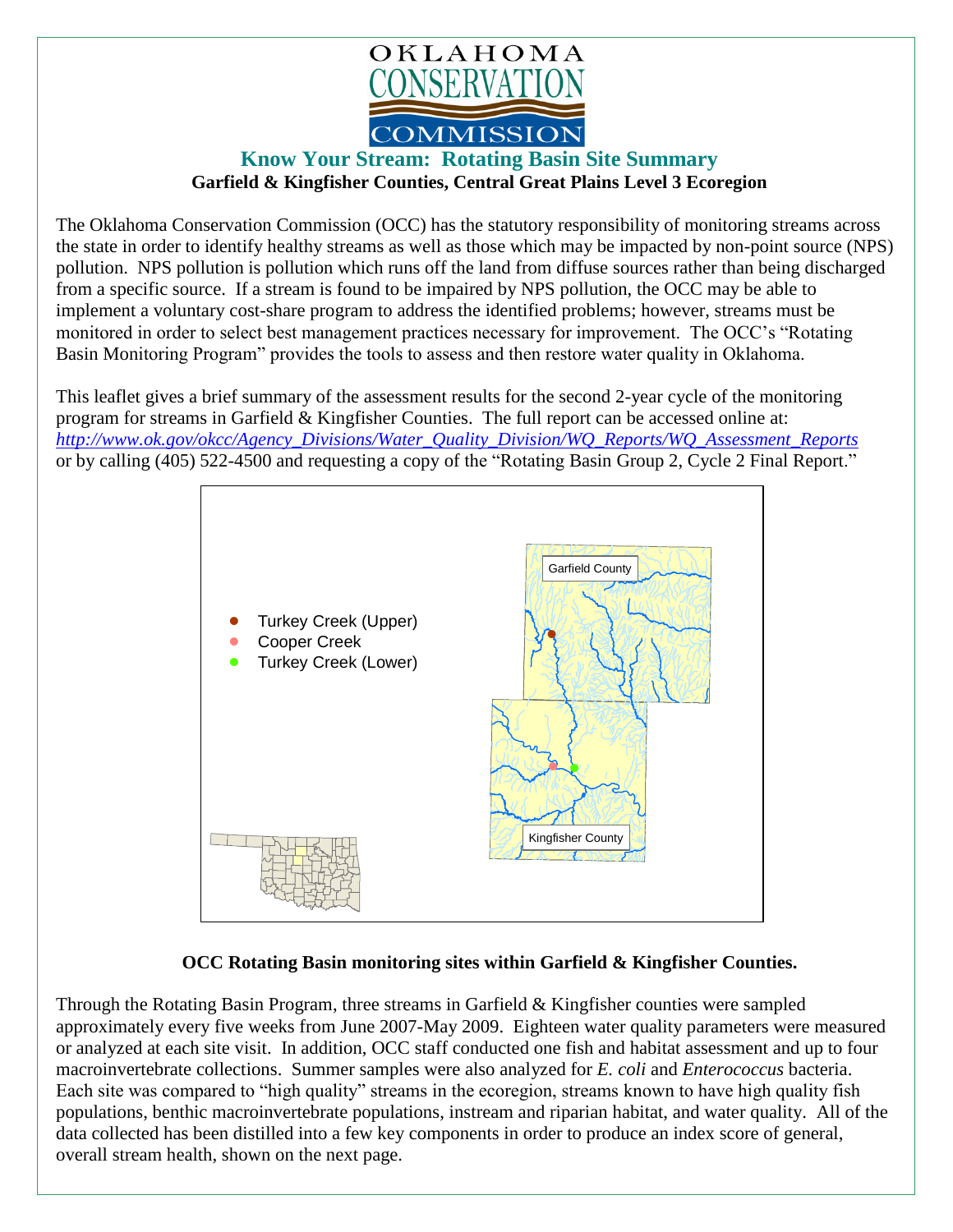**Summary of general stream health as determined by comparison to high quality streams in the Central Great Plains ecoregion and by assessment using Oklahoma State Water Quality Standards***†***.**

|                                                                                                                                                               | <b>Good</b>         | <b>Moderate</b>                |                                |
|---------------------------------------------------------------------------------------------------------------------------------------------------------------|---------------------|--------------------------------|--------------------------------|
| moderate<br>good<br>poor                                                                                                                                      | <b>Cooper Creek</b> | <b>Turkey Creek</b><br>(Lower) | <b>Turkey Creek</b><br>(Upper) |
| <b>Overall Stream Health</b>                                                                                                                                  | 51                  | 31                             | 29                             |
| Phosphorus                                                                                                                                                    | 5                   | 3                              |                                |
| Nitrogen                                                                                                                                                      | 5                   | 5                              | 5                              |
| Ammonia                                                                                                                                                       | 5                   | 5                              | 5                              |
| Dissolved Oxygen                                                                                                                                              | 5                   | 5                              | 5                              |
| pH                                                                                                                                                            | 5                   | 5                              | 5                              |
| Turbidity                                                                                                                                                     | 5                   | $-5$                           | $-5$                           |
| Salts (chloride, sulfate, TDS)                                                                                                                                | 5                   | 5                              | 5                              |
| Fish                                                                                                                                                          | 5                   | 5                              | 5                              |
| Macroinvertebrates                                                                                                                                            |                     | 3                              | 3                              |
| Instream/Riparian Habitat                                                                                                                                     | 5                   | 5                              | 5                              |
| Bacteria                                                                                                                                                      | 5                   | $-5$                           | $-5$                           |
| Scale of 1-5 with 5 being the best                                                                                                                            |                     |                                |                                |
| 1=significantly worse than high quality sites<br>KEY:<br>3=not as good as high quality sites but not impaired<br>5=equal to or better than high quality sites |                     |                                |                                |
| -5=impaired by state standards                                                                                                                                |                     |                                |                                |

## **Note: Most streams in Oklahoma are impaired by at least one type of bacteria.**

**Cooper Creek (OK620910-02-0040C):** This stream is comparable to high quality streams in the ecoregion for most parameters. The macroinvertebrate community is of significantly lower quality than the high quality sites. This is an outstanding stream.

**Turkey Creek (Lower) (OK620910-06-0010B):** This stream is impaired by state standards for elevated turbidity and bacteria. The phosphorus was slightly elevated, and the macroinvertebrate community was of slightly lower quality compared to high quality streams in the ecoregion.

**Turkey Creek (Upper) (OK620910-06-0010T):** This stream is impaired by state standards for elevated turbidity and bacteria. The phosphorus level was significantly higher than the high quality sites. The macroinvertebrate community was of slightly lower quality relative to high quality streams.

*† The use of Oklahoma Water Quality Standards to assess streams and the 2010 results are described in the DEQ's 2010 Integrated Report, accessible online at: http://www.deq.state.ok.us/wqdnew/305b\_303d/2010\_integrated\_report\_entire\_document.pdf*